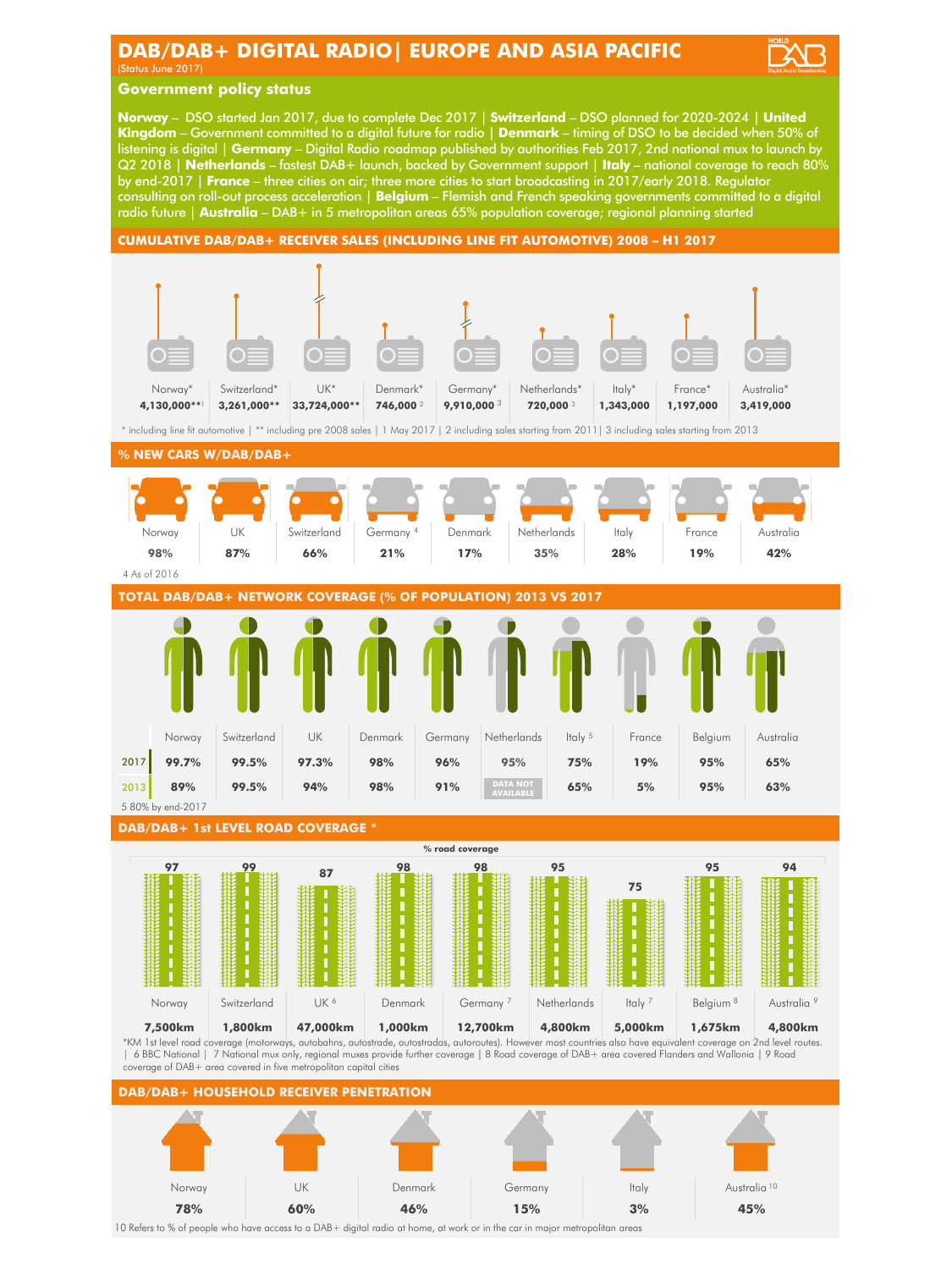



11 No national stations; all stations dedicated to a language region or a region | \* exclusive DAB+ stations | \*\* simulcast DAB+ stations | 12 includes two AM services



Norway – [radio.no](http://www.radio.no/) | Switzerland – [dabplus.ch](http://www.dabplus.ch/) | United Kingdom – [getdigitalradio.com](http://www.getdigitalradio.com/) | Denmark - [mereradio.dk](https://mereradio.dk/) | Germany – [digitalradio.de](http://www.digitalradio.de/) | Netherlands – [digitalradio.nl](http://www.digitalradio.nl/) | Italy – [digitalradio.it](http://www.digitalradio.it/) | France – Alliance for Digital Radio | Australia – [digitalradioplus.com.au](http://www.digitalradioplus.com.au/) | Austria – [digitalradio-oesterreich.com](http://digitalradio-oesterreich.com/) | Belgium – [digitalradio.be](http://www.digitalradio.be/) | Czech Republic – [rozhlas.cz/digital](http://rozhlas.cz/digital/) & [digitalradiodab.cz](http://www.digitalradiodab.cz/) | Poland – [polskieradio.pl](http://polskieradio.pl/) | Slovenia – [rtvslo.si/dab](http://rtvslo.si/dab/) | South Africa [sadiba.org](http://sadiba.org/) | United Arab Emirates [tra.gov.ae](http://tra.gov.ae/)

For a full list of sources attributable to each statistic visit the WorldDAB website.

| © WorldDAB 2017 | NorldDAB, 55 New Oxford Street, London, WC1A 1BS \, | worlddab.ora |
|-----------------|-----------------------------------------------------|--------------|
|                 |                                                     |              |